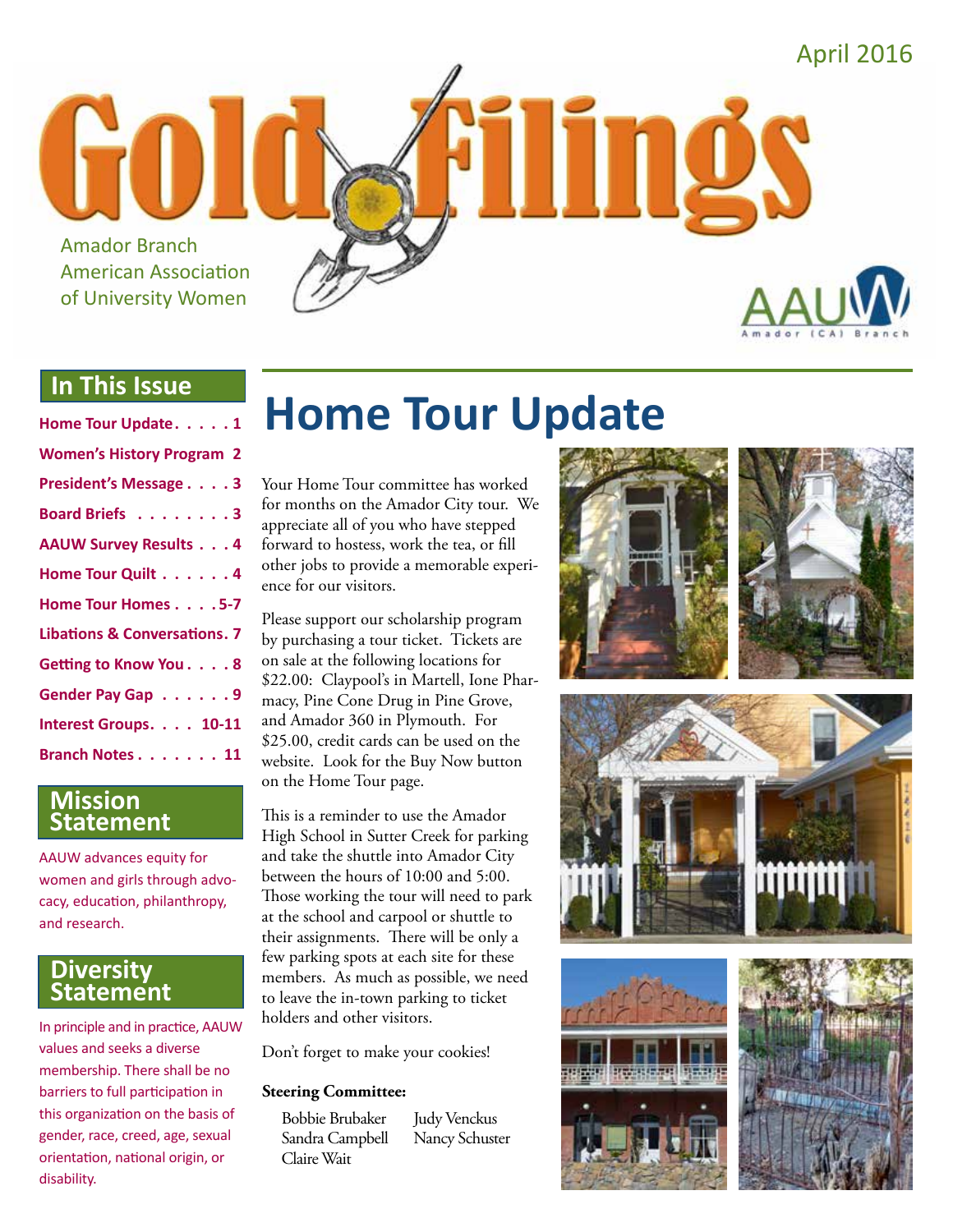

## **March Women's History Month Program**

*by Michele Powell*

Women's History Month is an annual declared month that highlights the contributions of women to events in history and contemporary society. In the United States, Women's History Month traces its beginnings back to the first International Women's Day in 1911.

In February 1980, President Jimmy Carter issued a presidential proclamation declaring the week of March 8, 1980, as National Women's History Week. His proclamation ended by urging the ratification of the 27th Amendment to the United States Constitution, which states that "Equality of Rights under the Law shall not be denied or abridged by the United States or by any state on account of sex." Carter was referring to the Equal Rights Amendment, which was never ratified, and would have the 27th Amendment if ratified.

Since 1988, U.S. presidents have issued annual proclamations designating the month of March as Women's History Month.

The program on Jeannette Rankin, the first woman elected to Congress one hundred years ago in 1916, was a wonderful way for us to acknowledge Women's History Month. Helen screened a biopic on Rankin and gave us a costumed performance on the life of Rankin.

Special thanks go to Helen Bonner who created and produced the program, to Rebecca Wilson who volunteered to perform hospitality duties and to Karen Dickerson who provided the computer, projection and audio equipment needed to screen the film. Attendance was 22 members and nine guests.



*Branch Member Gwen Clayton (Candidate for District 4, left), Branch Member Helen Bonner (performing as Jeannette Rankin, center), and Branch Member Amber Hoiska (Candidate for District 2, right)*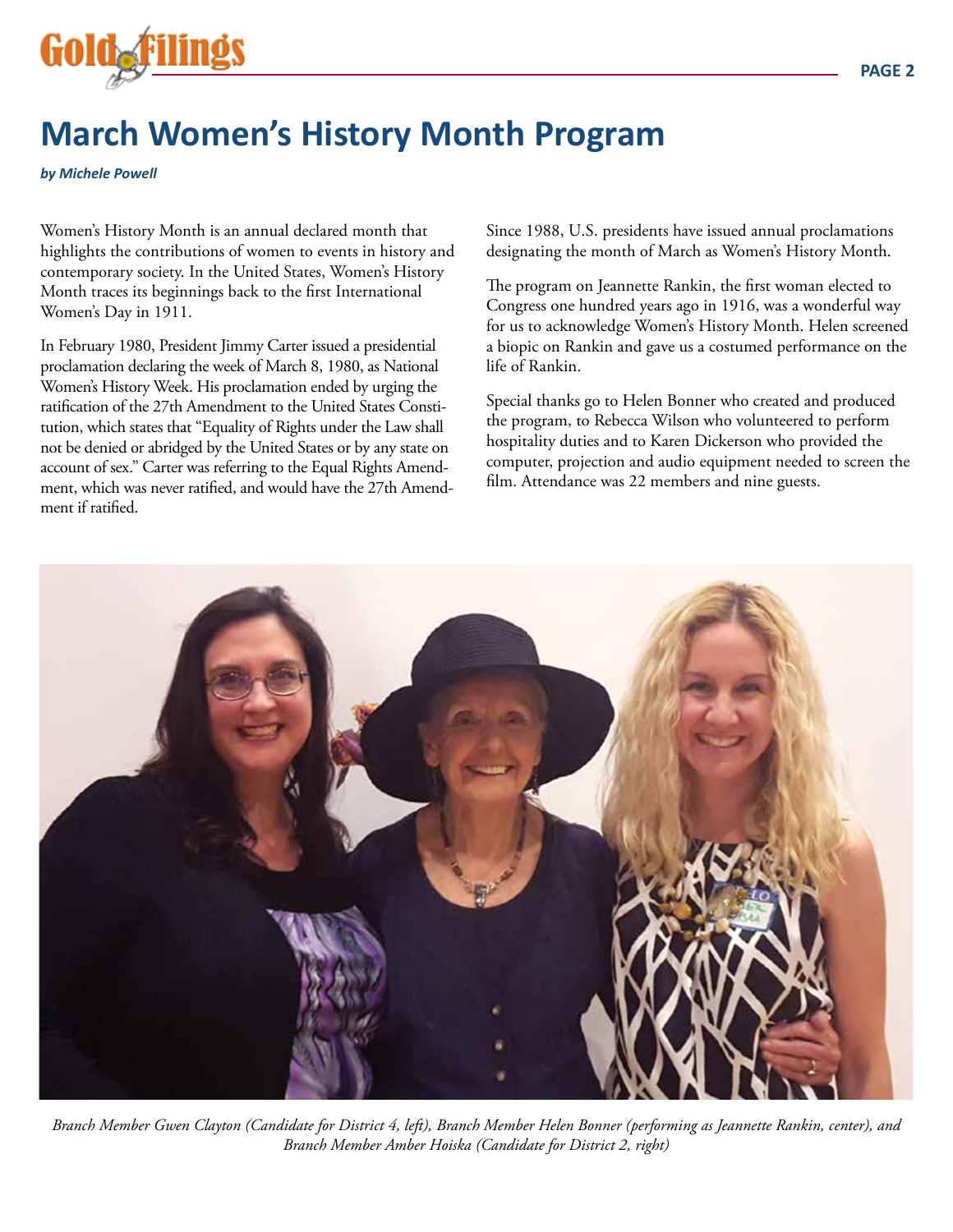

## **President's Message**

*by Michele Powell*

#### **Home Tour**

Our 44th Annual Home Tour is close upon us; it's two weeks away. The committee is in the last days of preparation pulling together all the last minutes details. As most of you know it takes as many as ten months of planning and preparation to produce a successful home tour. I want to be sure that the committee members led by Sandy Campbell, all the hostesses, the parking attendants and other volunteers know how much I appreciate everything they are doing for the Home Tour. Your help is critical. I encourage you all to look at the article on page 1 that reviews the total picture of the tour.

#### **Scholarship Committee Activities**

Scholarship committees are very active this time of year disseminating applications and information to schools and other locations in the community, reviewing applications and conducting interviews. I'd like to acknowledge the committee members.

Gretchen Carlson heads the Tech Trek committee and the members are Margie Guletz, Gretchen Kingsbury and Kelli Garcia. In the words of Gretchen C: "we have chosen three bright, inquisitive girls again this year!"

Kelli Garcia heads the community college scholarship committee and its members are Kathy Guletz, Katie Scott, Sandee Bowman and Janet Kendig. Kathy Guletz heads the upper division, graduate and re-entry scholarship committee and its members are Isabel Singleton, Robin Stolk and Kelli Garcia. Thank you to all.

#### **May Program**

In May we announce our scholarship winners and honor them and their families at the Scholarship Awards Ceremony. It will be held on Saturday, May 14 at the Sutter Creek Community Center, 33 Church Street. This is always a very rewarding event. Be sure to save the date.

#### **Nominating Committee Report**

The NomCom is still working, but rather than offering a report its members defer to the member survey committee and their survey results report which is on page 4.

#### **Implicit Association Test**

Do you think that you're not biased against women leaders? Take the Implicit Association Test on National AAUW website: aauw.org. There is a link to it on our homepage or go directly to National's page.

#### **Annual Meeting**

Our annual meeting is Saturday, June 11 at 9:30. Our brunch was so successful last year that we're going to do it again. It is at this meeting where the membership votes on the draft budget and on the proposed slate of officers for 2016-2017. It's a business meeting, but it's also a fun and our last meeting of the year. Please put in on your calendars.

I'll see you at the Home Tour.

## **Board Briefs – 3/16/16**

- The minutes for February 17, 2016 were approved as written.
- The Treasurer gave her report.
- The March program is set.
- One new member has joined.
- Organization of the Home Tour is all coming together: the posters have been distributed; publicity is awesome; quilt ticket sales are going well; and the parking issues have been worked out.
- The Nominating Committee reported a lack of members willing to take on leadership roles.
- The Survey Committee reported that out of 98 surveys sent, 52 replies were received. The committee submitted two proposals based on the survey: close the branch or keep going in a smaller, reimagined version with fewer board members and fewer meetings/programs. Many ideas were discussed. The committee will write and present a detailed plan for continuing to the board for approval and to the membership for a vote. Michele will contact National and State about possible by-laws concerns and changes.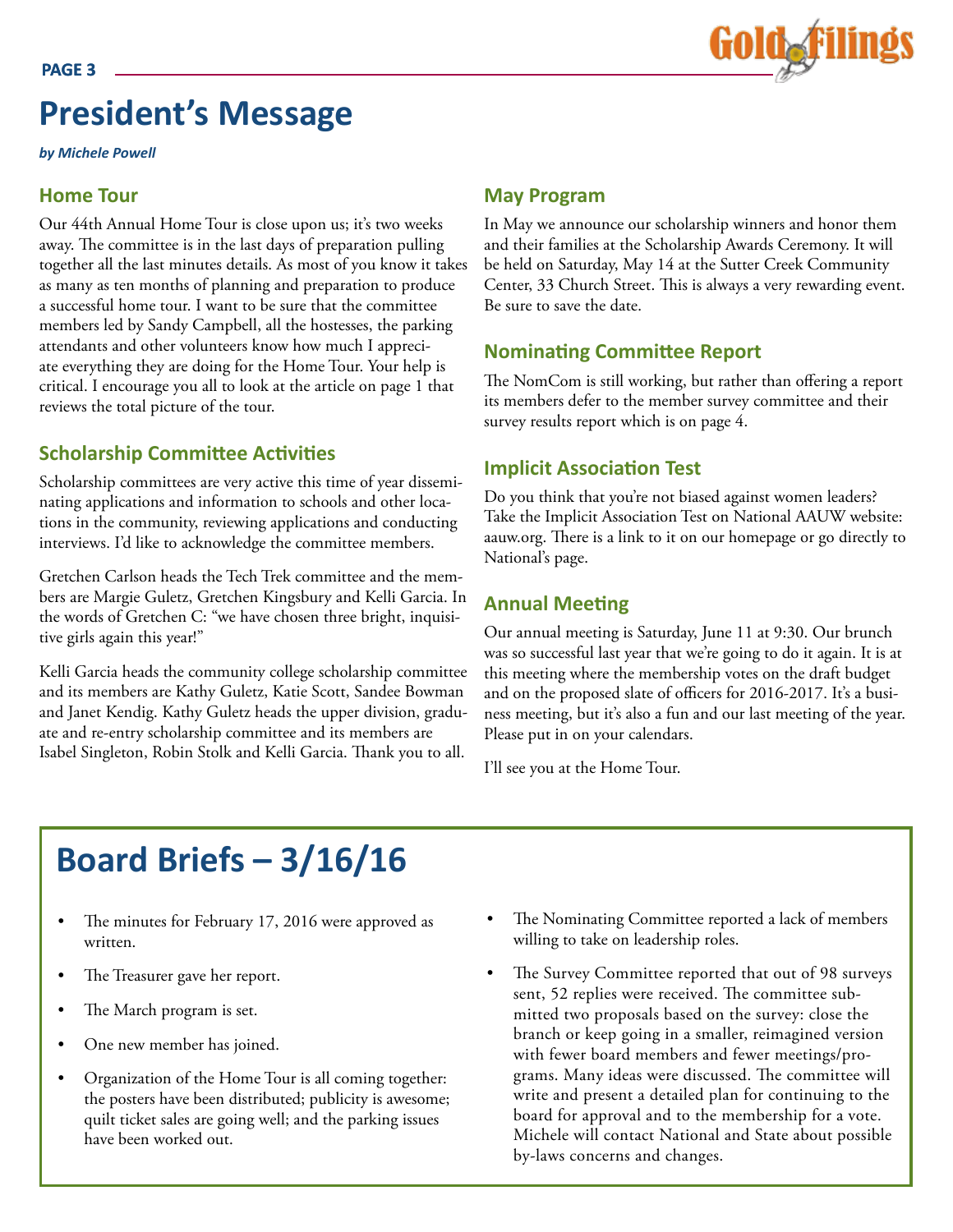# **AAUW Survey Results**

#### *by Isabel Singleton*

Goldaf

When the nominating committee of our branch started contacting members for next year's board, we found that there was very little interest from the majority of the members to help run the branch. Many of the members have either been on the board for years and have held many offices, or are working and do not have the time.

Without a board, there is no branch, so this board decided to send out a survey to our 98 members to find out what everyone thought about this branch of AAUW. What do you all like? What have you done? What are you willing to do? And finally, Should we continue?

#### **Number of surveys sent: 98 Number of surveys returned: 53**

Here is a tally of the results we received. There were five major questions posed in the survey which will help to determine whether we continue as a branch or not. They are:

#### **1. What would you like to see our chapter do next year?**

 Continue: 21 No Answer: 32

#### **2. What keeps you a member of AAUW?**

 People/Friendships: 25 Scholarships: 9 Mission: 25 Interest Groups: 25 Home Tour: 3

**3. Would you like to help with the organization & promotion of our chapter next year? How many hours would you be able to give in a month?**  Willing: 19 Unwilling: 27

*Of those willing to sit on a committee or hold a position, only 2 were willing to take on a board position.*

- **4. How would you feel if AAUW only put on the Home Tour to raise scholarship monies and stopped all other activities?**  In Favor: 14 Against: 26 Other: 9
- **5. What type of programs do you like attending or would like to see more of? Less of?**

 Author/Speaker: 15 Interest Groups: 8 Social Activities: 12 Mission based programs promoting equity for women: 14 Mission based with a social element: 15

There were other questions, but we feel that these are the most pertinent in determining the continuation of this branch. The board is still evaluating the results and will advise the membership before the annual meeting as to outcome.

## **Cookies Drop-off April 15th!**

The Amador City Home Tour 2016 is on April 16. All AAUW members are expected to make 4 dozen cookies. These should be one or two bites. Cookies will be picked up from the drop-off



locations on Friday, April 15, at 4 p.m. Two of the locations are the homes of Margie Guletz in Jackson and Jackie Martinez in Ione. You may take them there ahead of time after calling to make sure it is convenient. For the Pine Grove location, Sierra Travel, drop off only on the 15th by 4 p.m.

## **Home Tour Quilt 2016**



Everyone is excited about this year's Home Tour Quilt, so don't miss your opportunity to purchase tickets. You can buy one ticket for \$1, six tickets for \$5 or more, increasing your chances of winning the quilt and supporting our AAUW Scholarship Fund benefiting women and girls.

You can also help by taking packets of tickets to our Branch's Interest Groups that you belong to and other organization meetings you attend.

Let's make this a great year for quilt ticket sales! Contact Sue Harrington (susanlh@volcano.net) to contribute to this great cause.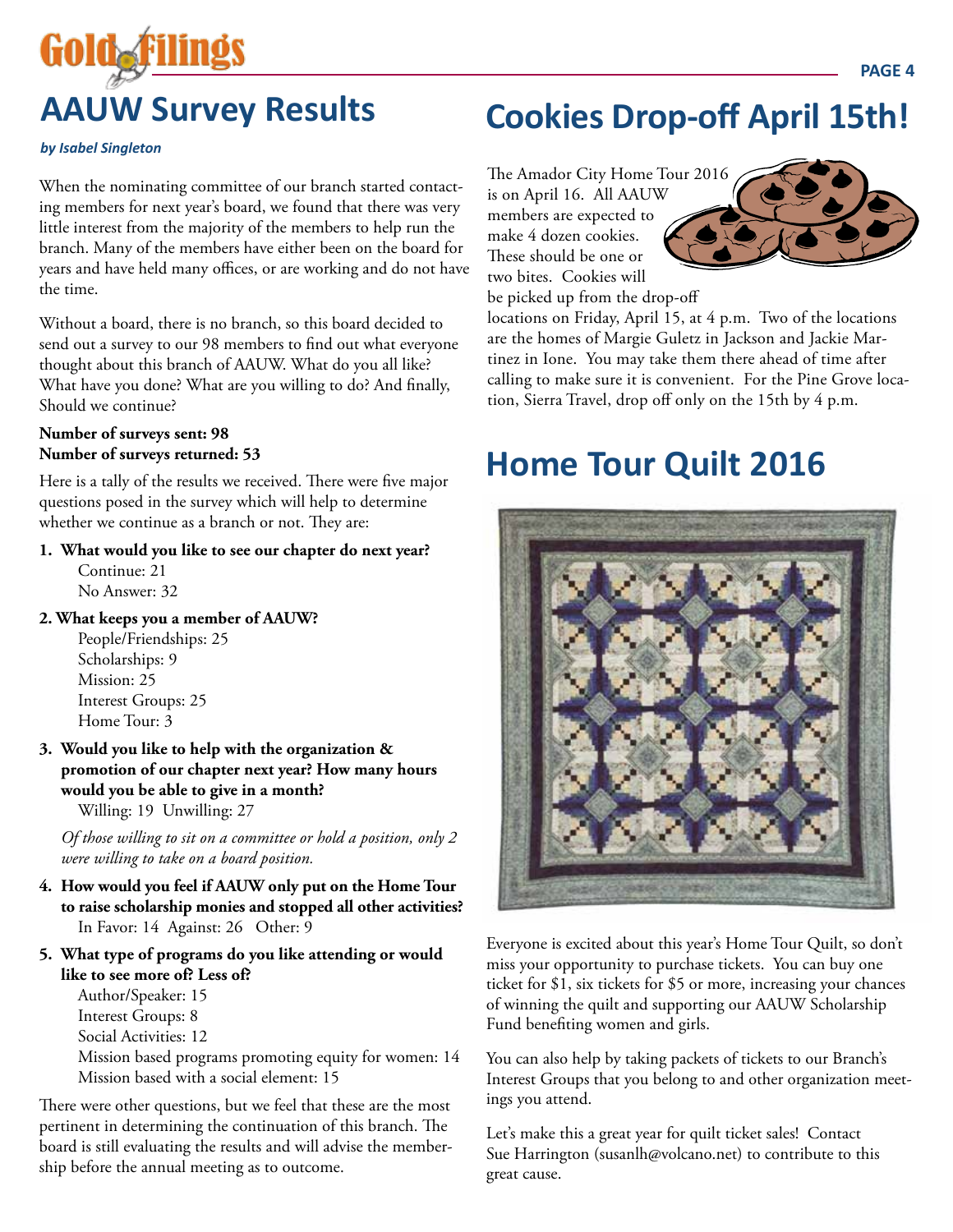

## **Home Tour Homes**

### **The Lyons House — 10751 Cross Street (Owners: Patrick and A'Laina Lyons)**

You might have seen this house before, when it was on the 1993 Home Tour as the Jurisich house. Present owners, Patrick and A'Laina Lyons, bought the home in the fall of 2015, and have reinvented it. You will not believe the transformation of this three-bedroom, 2 ½ bath home.

The Lyonses were frequent visitors to Amador County for ten years and decided to buy a home in Amador City because of its small town charm. They were especially drawn to this home because of the expansive wraparound porch, perfect for relaxing outdoors with friends and family.

The style can be described as "modern farmhouse," with a modern, light-filled interior. Admire the impressive 22-foot ceiling height as you enter the living area. The living room, dining area and kitchen have a spacious open floor plan. Old fashion board and batten cover some of the walls throughout the house. Furnishings are comfortable, casual and eclectic, because A'Laina has taken "found treasures" and put them to new uses.

The owners used local craftsmen and materials in the remodel, including the owner's stepfather, Mick Smyth, to oversee the project and contribute his woodworking skills. Local cabinetmaker Greg Stremcha helped redesign the kitchen. Simple white Shaker cabinets and rustic open shelving create a relaxed and un-fussy farmhouse style. Countertops are honed engineered quartz. Classic subway tiles form the backsplash. Flooring throughout most of the rooms is eco-friendly bamboo.

The three bedrooms continue the neutral palette of white, linen and gray, with pops of barn red for accent. Sliding barn doors conceal the closets. Bathrooms have classic subway tile on the walls and old-fashioned white hex tiles on the floors. Upstairs, a bonus loft area affords a dizzying view of the living area below, a great space for an office and extra guests.

A final must see is the old fashioned sleeping porch at the back of the house, inspired by childhood memories of summer, where the kids' beds were in a screened-in porch for a giant outdoor slumber party. The Lyons can't wait for summer to try it out.

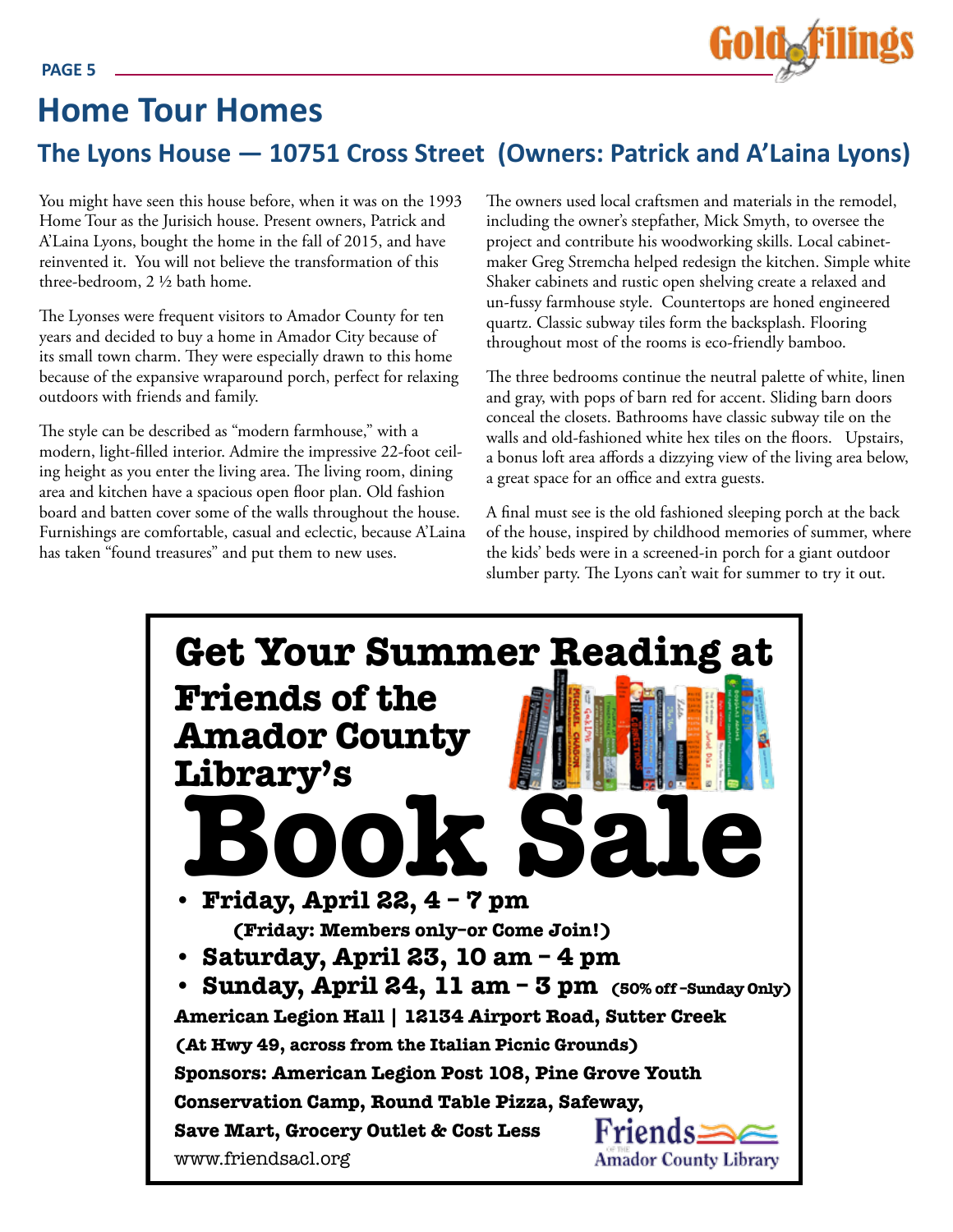

## **Home Tour Homes**

#### **Amador Whitney Museum (Fleehart Building) — 14170 Old Highway 49**

The Fleehart Building is the oldest intact commercial building in Amador City, dating from the 1860s or possibly earlier. It was most likely an early Keystone Mining Company store, also known as Kirkland's, and the only store to survive Amador City's great fire of 1878.

William Fleehart was an early day mine owner, merchant, and Wells Fargo agent. Through the years the building has housed many types of businesses including Fleehart's Wells Fargo office. The building was purchased in 1983 by Jerrold Whitney, an antique dealer, and Clayton Pinkerton, a well-known Bay Area artist. They bequeathed the building to the City to be used as a museum. In 1993 it acquired its current name and took as its focus the role of women and the part they played in settling the West.

Early migrants to the gold fields were mostly men. But the wild, rough-and-tumble gold mining way of living gradually gave way to family life. Schools were established, hiring mostly women as teachers. Girls and boys could now enroll in school rather than being educated at home. A post office was organized and stores, homes and churches—Catholic and Methodist—were constructed. The fabric of an established town was woven by the women, while the men mined the gold.

The women came west in covered-wagon trains. A highlight of the Amador Whitney Museum is a well-documented depiction of the various routes they followed across the continent, gleaned from diaries many of them kept. Exhibits focus on the family and community life that women brought to the Gold Rush: replicas of a one-room schoolhouse, a boarding house, a mine shaft, and a 19th-century office. The original safe belonging to the City and two early ballot boxes for city elections are housed here, along with the desk belonging to John McWayne's grandfather when he was head of the Wells Fargo freight office. Photographs throughout the museum depict Amador City's early days. Exhibits from the old post office are in place with names of past and present residents or their descendants still listed on many of the boxes.



Also on display are pieces of the vast collection of contemporary original art by Clayton Pinkerton that was donated to the museum, along with the building, upon his death. The artwork is available for purchase or to enjoy.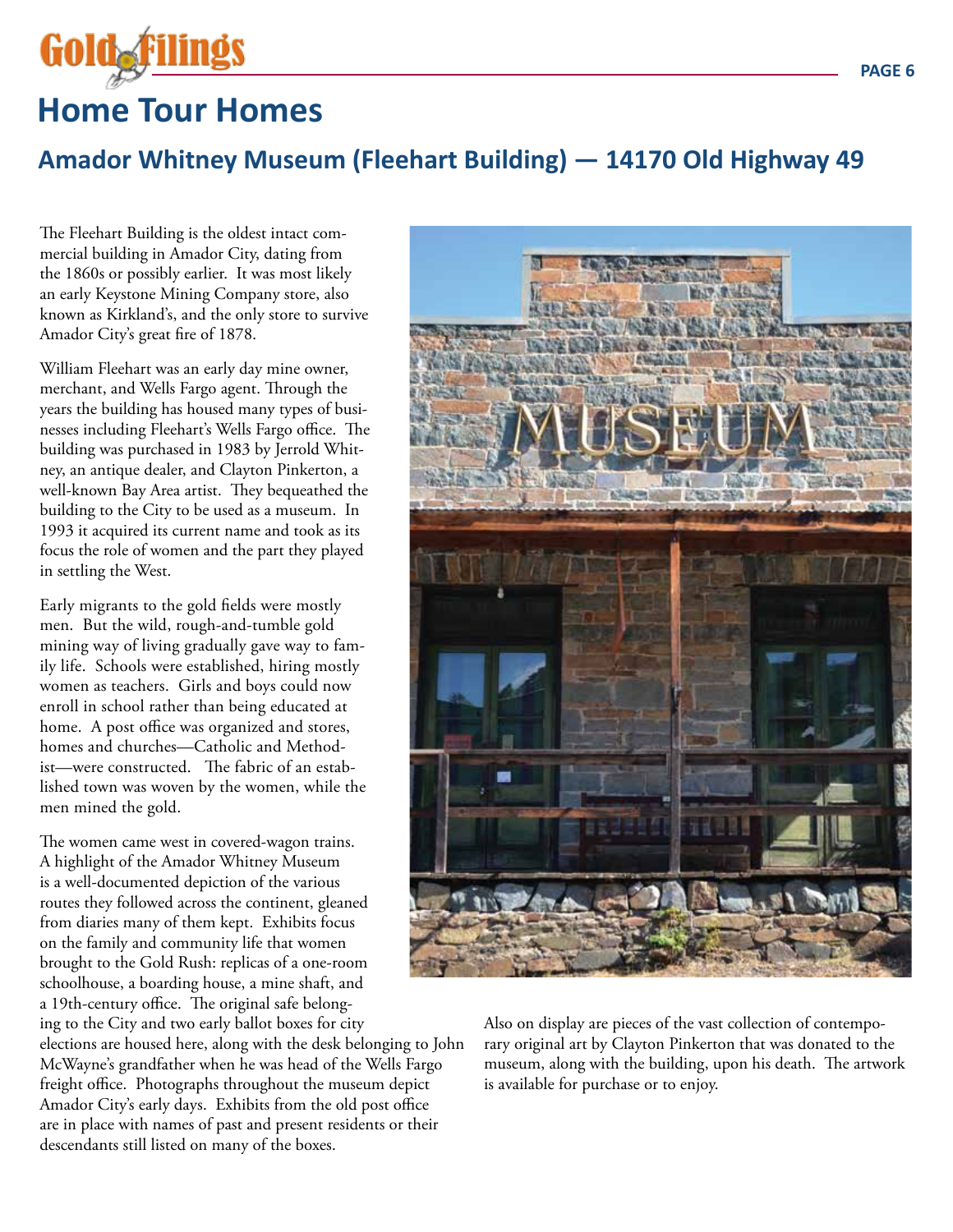

## **Amador City Fire Station — 14203 Old Highway 49 Home Tour Homes**

Built by the volunteer firemen in the early1900s near the site of the old livery stable and blacksmith shop, the Amador City Fire Station has been partially restored and developed into a museum paratus, designed by O. Shirley Clemens, had a 200-gallon water tank and direct-drive water pump mounted on the front of the engine. It was also outfitted with 250 feet of booster hose,

by the Sutter Creek Fire District and the City of Amador City with some grant funding from the Amador Community Foundation.

The museum's star attraction is the Amador City 1939 fire truck that has been reconditioned and reequipped. With about 1,200 miles on the odometer and the original paint job, the truck still runs and appears in parades and local celebrations. The fire truck will be on the apron in front of the museum during the Home Tour. Also on display



The fire truck was built in Sutter Creek and was originally purchased and owned by the Amador City Fire District. It was built at Oneto Brothers Garage on a Dodge truck chassis. The fire ap-



hard suction line, two ladders and other firefighting tools. The total cost was \$2,000 (nearly \$34,000 in today's dollars – still a bargain!). The Amador Dispatch of September 15, 1939, reported that the "tank's capacity is sufficient to operate the pump for fifteen minutes at ninety pounds pressure without refilling."

In 1989, Amador City's fire district and fire department were merged with the Sutter Creek Fire District. The Amador City Fire Museum

and Dodge fire truck are part of the Sutter Creek Fire History Projects. Sutter Creek firefighters will be on hand to answer questions. Public restrooms are available for Home Tour guests at the rear of the museum building.

## **Upcoming Events**

**April 16th 44th Annual Home Tour Time:** 11:00 to 4:00 PM

#### **April 19th Libations & Conversations Time:** 5:30 to 6:30 PM **Location:** Drytown Cellar

**May 14th Scholarship Awards Ceremony**

## **Upcoming Libations & Conversations**

Libations & Conversations will meet next on Tuesday, April 19 from 5:30 to 6:30 at Drytown Cellars, 16030 Hwy 49 in Drytown. Our guest speaker will be the Honorable Judge Renee Day, recently appointed to the bench of Amador Superior Court and branch member. No-host wine by the glass is available. No need to RSVP, just show up and bring a friend!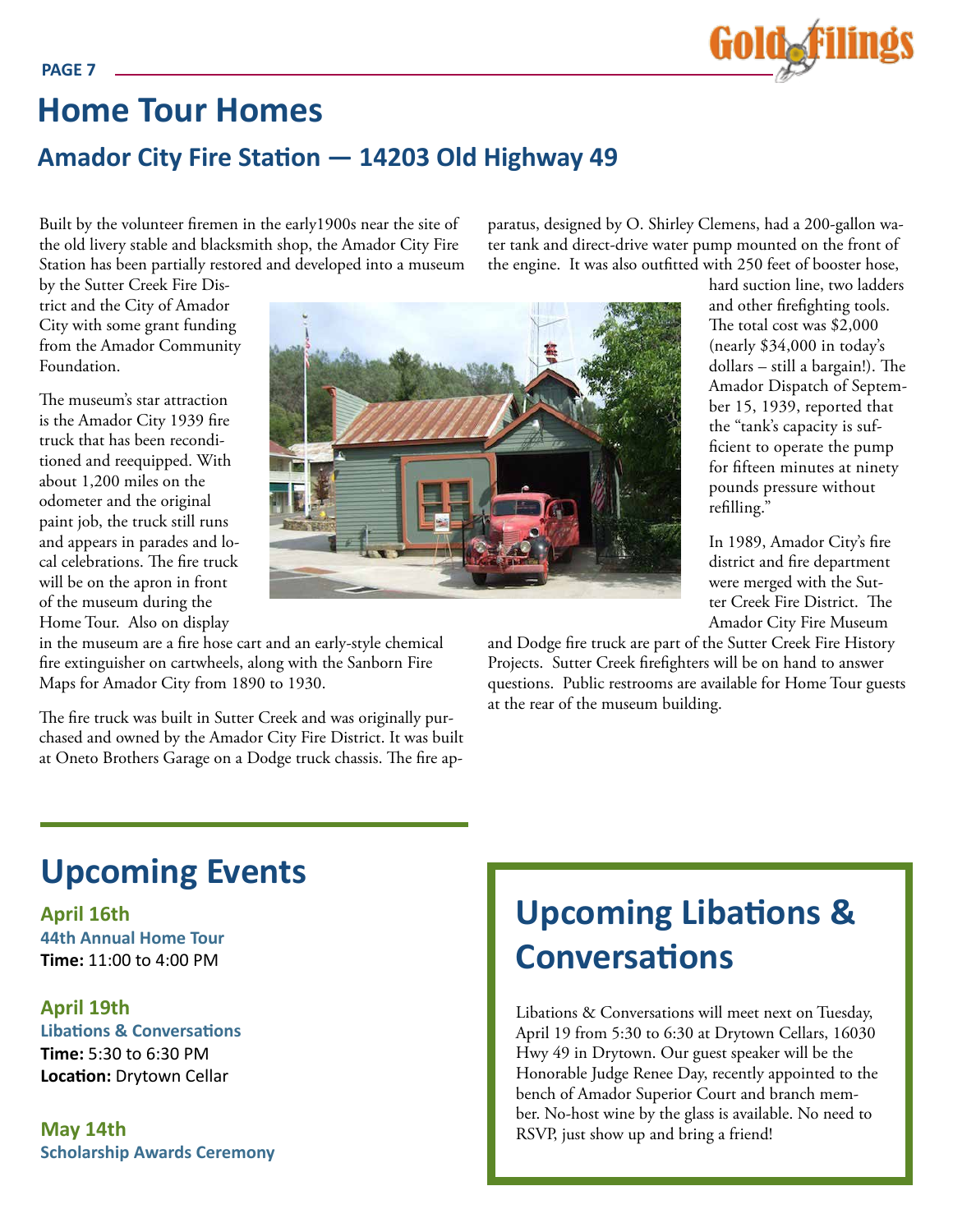

## **Getting to Know You: Virginia Vasquez**

*by Sandee Bowman*

Getting to know Virginia Vasquez will be delightful for anyone who hasn't met her. Virginia is already engaged in the AAUW Amador Branch; she will be a Home Tour Hostess, she won the door prize at our ACCF program last October and she is anxious to attend a Board Meeting to learn more about AAUW in Amador County.

It is complicated for Virginia to answer the question, "where are you from, originally?" Although born in El Paso, Texas, by the time she was 3 years old, her father was stationed in Japan. Virginia, her parents and two siblings moved back to the U.S. and then on to Germany. Over the course of three years, Virginia attended three different schools. Although living abroad was an exciting and enriching experience, Virginia also faced the impact of impermanence on her academic performance. Virginia's grandparents lived in Amador City in a home that had been purchased as



**Virginia Vasquez**

Virginia's career path further reveals her resolve. She is the only one of four siblings to earn a college degree. She put herself through college and earned her AA in Hospitality Management from American River College. After five years as a stay-athome mom, Virginia put herself through ROP and found her way to the lab at Kaiser Permanente. She introduced herself and requested an opportunity to shadow a Lab Assistant and EKG Tech. She began a nursing program but found that she has a passion for her work as a Lab Assistant. She has been able to apply what she learned during her stint in the nursing program and, overall, it has given her a deeper appreciation for the work she and those in the healthcare industry perform.

Virginia has an extended, blended family, which includes her son and two daughters from Michael's first marriage. It was speculation about her granddaughter's future

a vacation home and, consequently, when her father retired and the family moved to Amador City in the 1970s, Virginia felt she was 'home.' So let's just say, "she's a local."

Moving to Sacramento after attending Amador High School, Virginia had fond memories of Amador City and returned from time to time to feel the embrace of Amador County. Six years ago, she was visiting Amador City and heard through a friend that the man she had fallen in love with years before, Michael Vasquez, had moved back to Amador City and was now a City Council member. She connected with Michael, only to find that he was soon to be married. After several months, Virginia stopped by to see Michael again. The wedding had been called off. Fast forward a little and, now it was Virginia to whom he was engaged. Congratulations to Virginia and Michael on their fifth wedding anniversary!

that compelled Virginia to join AAUW. At an airshow at Mather Field, she spotted STEM program information and it became Virginia's conviction that her granddaughter and all girls deserve access to STEM programs. Belief in the importance of girls' and women's education created an impetus for Virginia to join AAUW.

Virginia never stops; her energy seems limitless. Last year she was involved in the Amador City Centennial. She has been working to familiarize herself with the city and one of her learning tools is the Amador City Cemetery, hence, she is the perfect choice to act as Hostess for visitors to the Amador City Cemetery on our Home Tour. Virginia works on the annual String Bean Alley Fun Run, sponsored by Rotary and, if that is not enough, in her 'spare' time she trains to participate in various triathlons!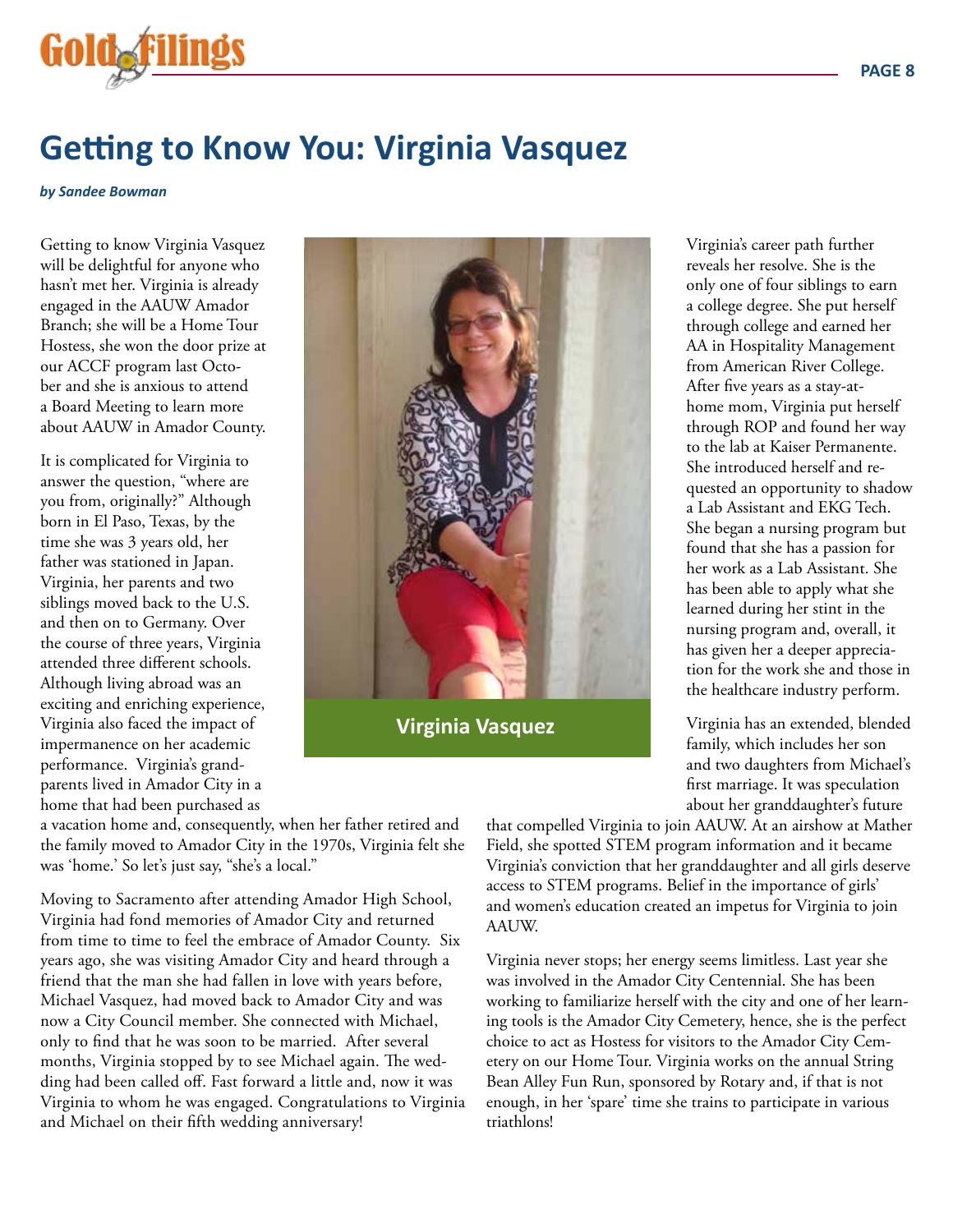## **Do Women Contribute to the Gender Pay Gap With Their Career Choices?**

*This is the discussion topic sheet from March 2015 Libations & Conversations. It was published in April 2015 Gold Filings; it is still relevant and bears running again. Michele*

April 12, 2016 is Equal Pay Day, the symbolic day when women's earnings (78 cents to men's dollar) finally catch up to men's earnings from the previous year.

At the 2003-2013 rate, the pay gap won't close for another 124 years.

#### **A little history:**

- In the 1950s, the federal government required that its female employees be paid 25% less than male workers.
- In 1963, President John F. Kennedy signed the Equal Pay Act.
- In 2009, President Barack Obama signed the Lilly Ledbetter Fair Pay Act into law.

#### **Is the Pay Gap Really About Women's Life Choices?**

- In the 2012 report, *Graduating to a Pay Gap: The Earning of Women and Men One Year after College Graduation*, analysis found that just one year after college graduation, women were paid 82 percent of what their similarly educated and experienced male counterparts were paid.
- An earlier report, *Behind the Pay Gap* (AAUW 2007), found that 10 years after graduation, the pay gap widened, and women were paid only 69 percent of what men were paid.
- After accounting for multiple factors, *Graduating to a Pay Gap* found that an7 percent unexplained difference in the earnings of male and female college graduates one year after graduation, and *Behind the Pay Gap* found a 12 percent unex plained difference in earnings among full-time workers 10 years after college graduation.

There are a variety of reasons why the gap persists. For one, the jobs that are more likely to be female-dominated — think education, social work and child care — also tend to pay less (*Here's How Long It'll Take To Close The Gender Wage Gap In Each State*, Huffington Post, 3/15/15). Becoming a parent, taking time away from the workforce or working fewer hours, which are more common for women than men, also hurts earnings.

But, wage studies by the Bureau of Labor Statistics routinely find that, from lawyers to teachers to janitors to members of the clergy, men consistently earn more than women almost regardless of occupation.

Gold. Fi

As Hanna Rosin, author of *The End of Men: And the Rise of Women*, wrote in an August 2012 Slate piece, "Is it that women are choosing lower-paying professions or that our country values women's professions less?"

*~ The L&C Committee: Bonnie Krupp, Suzanne Nicholson and Lani Chapman,*

# **Home Tour 44th Annual AAUW**

#### *Discover Amador City ~ A Walking Tour* April 16, 2016 ~ 11 AM - 4 PM

**Purchase Tickets at local outlets after Mar. 14: \$22, Cash or Check Only** Ione: Ione Pharmacy Pine Grove: Pine Cone Drug h: Amador 360 Claypool's Gift & Home (in the Safeway shopping center) Tickets \$22 (\$25 online or on the day of the Tour)

**Purchase Tickets by mail before Apr. 8: \$22, Cash or Check Only** AAUW Home Tour c/o Sarah Hart<br>19974 Jesus Maria Road Mokelumne Hill, CA 95245

**Online by April 8:** 

 $\overline{\text{s}}$ e Tickets on our website (amador-ca.aauw.net) using PayPal for \$25 **On Tour Day:** 

Questions? Contact Lani at (209) 245-6052 or at chapman@volcano.net \$25 at all local outlets & at Little City Studio & Gallery, 14180 Old HWY 49, Amador City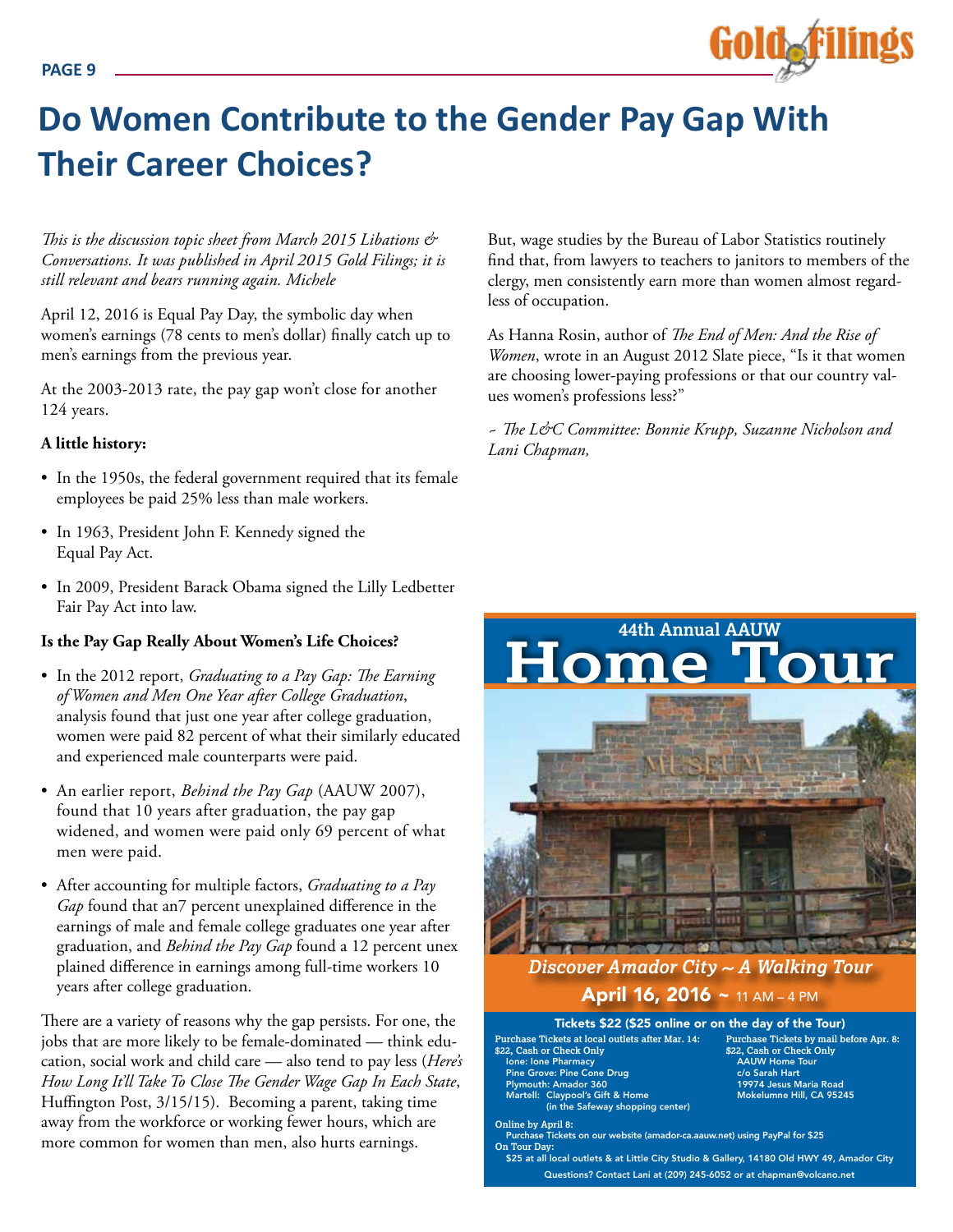

## **Special Interest Groups**

#### **Afternoon Book Group**

Robin Stolk, Chair *robinfstolk@sbcglobal.net*

Join us for a thoughtful and friendly book discussion the 2nd Monday of each month at 2 p.m. Our next meeting is April 11th

at Floy Goulart's home. We will be discussing *The Rosie Project*. New members are welcome. If you'd like to join the group, contact Robin Stolk.

#### **Art in Action**

Bev York, Chair *likacb@volcano.net*

We are a group whose members enjoy drawing and painting at each others' homes or various outdoor locations such as PiPi

Valley, Bear River, and Lake Tabeaud. We share information about art workshops and gallery exhibits. Art in Action group members are responsible for the Art Show at the Home Tour. Beginners are welcome. Lunch is always part of the day. Meetings are every 2nd & 4th Tuesday. Contact Bev for information about the next meeting.



#### **Book Lovers & Page Turners**

Jackie Martinez, Chair *jackiemartinezm@aol.com*

Come join us! We meet at 2 p.m. on the fourth Monday of each month (except December) at members' homes. We have great discussions about books while shar-

ing a light dessert. New members are welcome. Our next meeting is April 25 at the home of Jackie Martinez. We'll discuss *Me Before You* by JoJo Moyes. If you'd like to join these conversations, contact the hostess by email or phone. If you'd like to join the book group, contact Jackie Martinez.

#### **Cork & Fork**

Michele Powell, Chair *powell.michele288@gmail.com*

This group meets every other month to enjoy wine tasting and appetizers. Members' homes are the usual meeting place, but we sometimes gather at a winery tasting room or other appropriate venue.

The next meeting is Friday, May 15 at 5:30. If you'd like to join Cork & Fork or for more information about the group, contact Michele Powell.

#### **Garden Groupies**

Judy Venckus, Chair *venckus@aol.com*

Garden groupies love plants and the beauty they add to our lives. No digging, raking, or pruning is required. Just join us in visiting some very interesting places. On May 18, we will be

going on a docent led walk in the El Dorado Master Gardener created Sherwood Gardens, located in Placerville. Please let Bobbie Brubaker (schome100@gmail.com) know if you'd like to attend. We'll go into Placerville for lunch afterwards.

#### **Lunch Bunch**

Kelli Garcia, Chair *kgarciaod@hotmail.com* 

April's Lunch Bunch will be at

Clark's Corner in Ione on April 14th at 11:45 a.m. Please RSVP to Claire Wait by Tuesday, April 12th by email at clairesc@sbcglobal.net









*Continued on next page*